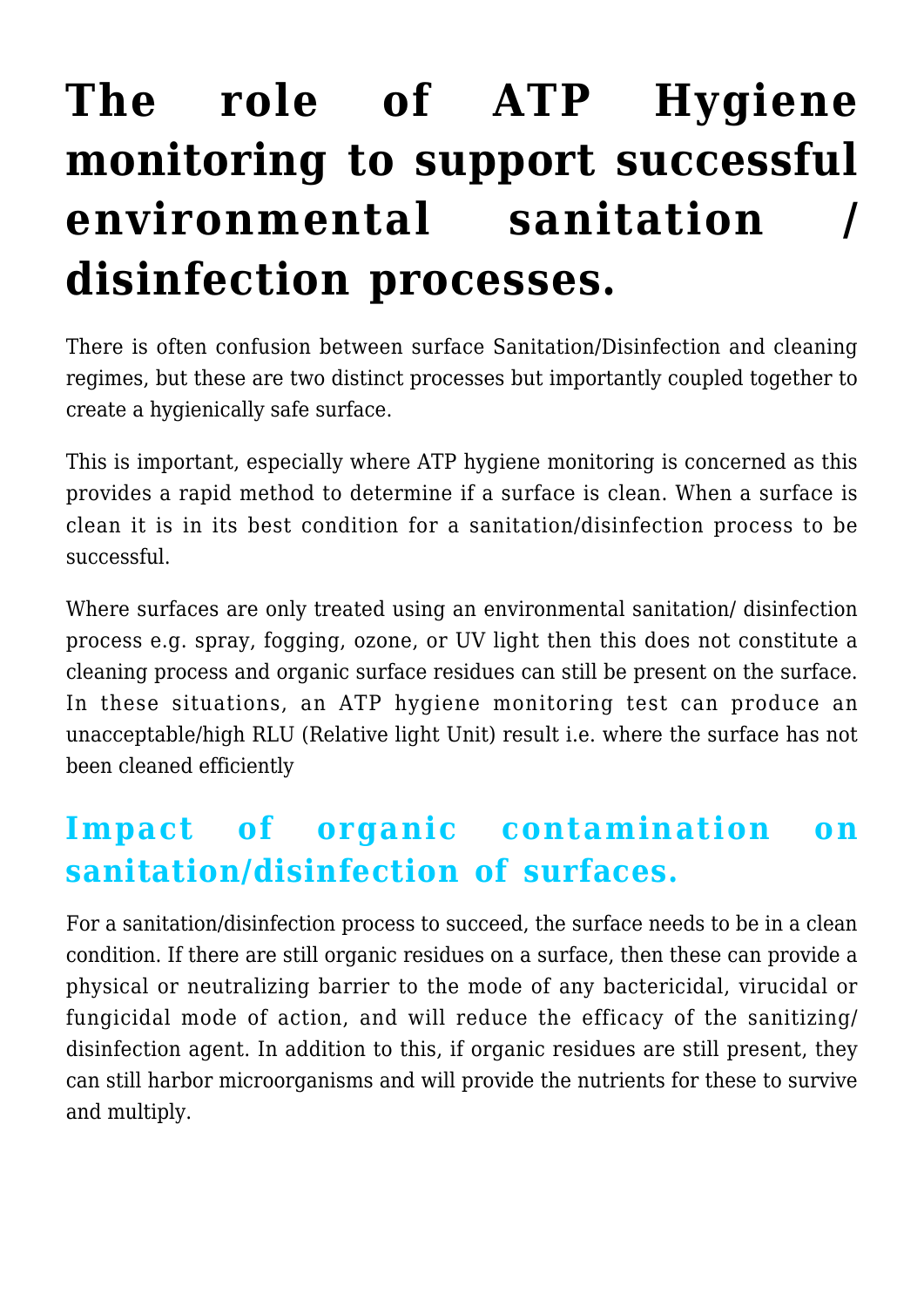## **Cleaning.**

Cleaning and sanitation/disinfection are often considered part of the same process, but sanitation /disinfection alone cannot be considered a cleaning regime.

Cleaning involves removing a contaminant from a surface. A very basic process involves

- 1 Removal of gross debris.
- 2 Cleaning of the surface with a cleaning agent/detergent.

3 Removal of the cleaning agent and product released from the surface.

If successful, the products and residues will have been removed.

## **Sanitizing/Disinfection.**

Following the cleaning regime, a sanitizer/disinfectant is applied to a surface to kill any remaining viable bacterial/viral/fungal residues (depending on its activity) present following the cleaning regime. A good cleaning regime will have removed most of these contaminants

When considering testing using ATP bioluminescence as surface hygiene monitor this needs to be used once a cleaning process has been completed and preferably before a sanitizer/disinfectant is applied. If testing is only possible after sanitation/disinfection, then this is acceptable in most cases, but the following should be considered.

The effect of the sanitizing agent on the test reagents.

This is normally not a problem where sanitizers/disinfectants are used in the correct concentration, but this can be checked if there are any concerns. Please see the link below.

[https://help.hygiena.com/kb-doc/testing-for-residual-chemical-quenching-of-the-ult](https://help.hygiena.com/kb-doc/testing-for-residual-chemical-quenching-of-the-ultrasnap-supersnap-tests-using-the-hygiena-positive-control-kit/) [rasnap-supersnap-tests-using-the-hygiena-positive-control-kit/](https://help.hygiena.com/kb-doc/testing-for-residual-chemical-quenching-of-the-ultrasnap-supersnap-tests-using-the-hygiena-positive-control-kit/)

The effect of the sanitizing agent on ATP.